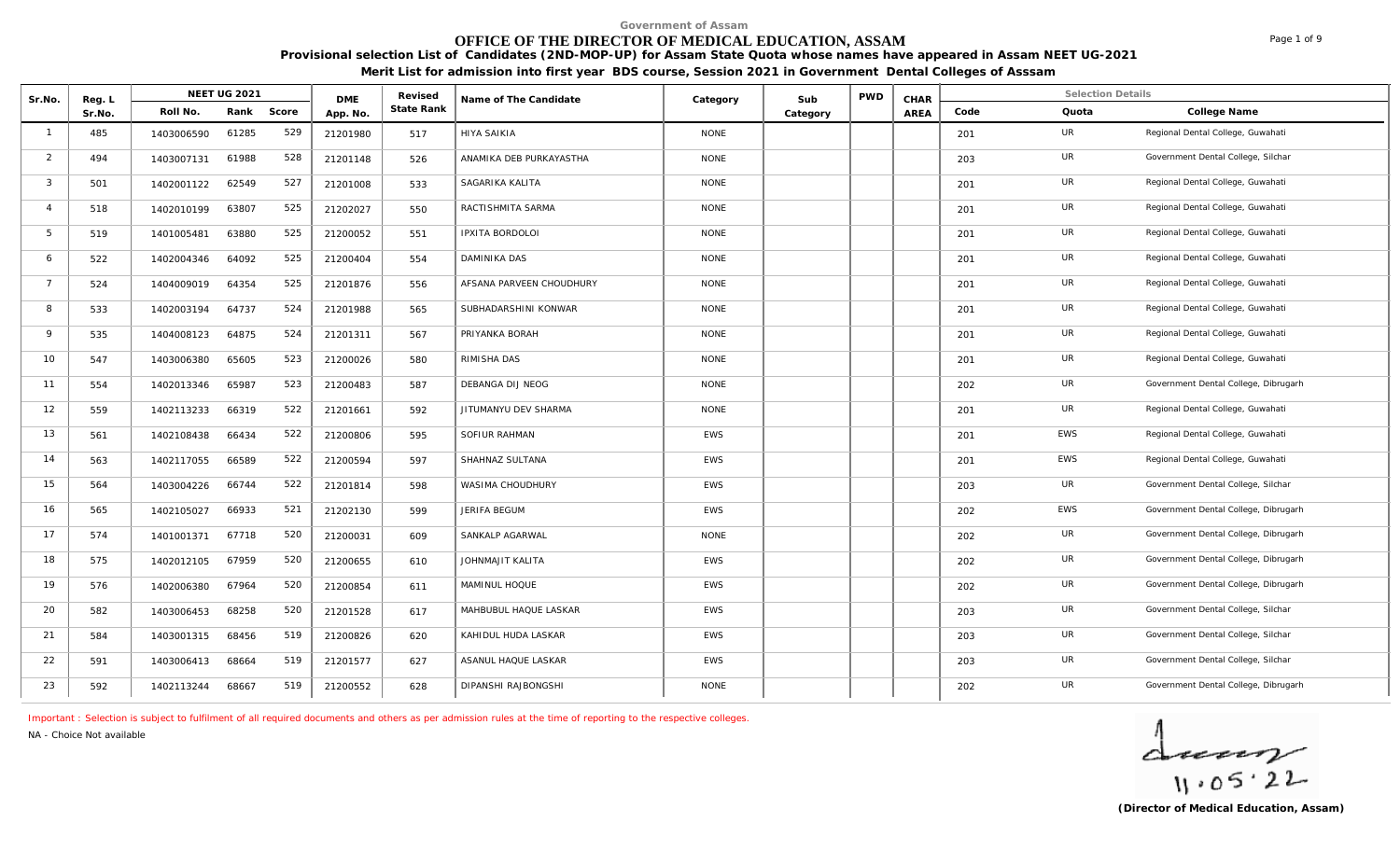#### **OFFICE OF THE DIRECTOR OF MEDICAL EDUCATION, ASSAM**

**Provisional selection List of Candidates (2ND-MOP-UP) for Assam State Quota whose names have appeared in Assam NEET UG-2021** 

**Merit List for admission into first year BDS course, Session 2021 in Government Dental Colleges of Asssam**

| Sr.No. | Reg. L | <b>NEET UG 2021</b><br>Roll No.<br>Rank<br>Score |       | <b>DME</b> | Revised  | Name of The Candidate | Category               | Sub         | <b>PWD</b> | CHAR |            | <b>Selection Details</b> |            |                                      |
|--------|--------|--------------------------------------------------|-------|------------|----------|-----------------------|------------------------|-------------|------------|------|------------|--------------------------|------------|--------------------------------------|
|        | Sr.No. |                                                  |       |            | App. No. | State Rank            |                        |             | Category   |      | AREA       | Code                     | Quota      | College Name                         |
| 24     | 602    | 1402105137                                       | 69505 | 518        | 21201213 | 638                   | SAMIUL AHMED           | <b>EWS</b>  |            |      |            | 202                      | UR         | Government Dental College, Dibrugarh |
| 25     | 606    | 1402110285                                       | 69860 | 518        | 21200856 | 642                   | ELIAS HASSAN           | <b>EWS</b>  |            |      |            | 202                      | UR         | Government Dental College, Dibrugarh |
| 26     | 608    | 1402112384                                       | 69992 | 517        | 21200907 | 644                   | WAZIFA SULTANA         | <b>EWS</b>  |            |      |            | 202                      | UR         | Government Dental College, Dibrugarh |
| 27     | 609    | 1402106037                                       | 70037 | 517        | 21200985 | 645                   | NUR AMIN AZAD          | <b>EWS</b>  |            |      |            | 202                      | <b>EWS</b> | Government Dental College, Dibrugarh |
| 28     | 613    | 1402101675                                       | 70167 | 517        | 21200930 | 649                   | KHANJAN DEKA           | <b>NONE</b> |            |      |            | 202                      | UR         | Government Dental College, Dibrugarh |
| 29     | 615    | 1402008281                                       | 70277 | 517        | 21201727 | 651                   | ANISUR RAHMAN          | EWS         |            |      |            | 202                      | UR         | Government Dental College, Dibrugarh |
| 30     | 616    | 1402116100                                       | 70317 | 517        | 21201982 | 652                   | <b>RIMJHIM PATGIRI</b> | <b>NONE</b> |            |      |            | 202                      | UR         | Government Dental College, Dibrugarh |
| 31     | 621    | 1402013019                                       | 70973 | 516        | 21201486 | 657                   | AYESHA SIDDIQUA        | <b>EWS</b>  |            |      |            | 202                      | UR         | Government Dental College, Dibrugarh |
| 32     | 625    | 1402103173                                       | 71234 | 516        | 21200997 | 662                   | ANISUR MONDAL          | EWS         |            |      | <b>YES</b> | 202                      | <b>UR</b>  | Government Dental College, Dibrugarh |
| 33     | 631    | 1402007145                                       | 71824 | 515        | 21201535 | 669                   | TONMOY TALUKDAR        | EWS         |            |      |            | 202                      | UR         | Government Dental College, Dibrugarh |
| 34     | 632    | 1403007215                                       | 71928 | 515        | 21200946 | 670                   | FARHAN NIHAL BARBHUIYA | EWS         |            |      |            | 203                      | UR         | Government Dental College, Silchar   |
| 35     | 633    | 1402004016                                       | 71983 | 515        | 21200978 | 671                   | MOHSIN SARWAR          | <b>EWS</b>  |            |      |            | 202                      | UR         | Government Dental College, Dibrugarh |
| 36     | 636    | 1402116332                                       | 72310 | 515        | 21200057 | 674                   | SOURAV DUTTA           | EWS         |            |      |            | 202                      | UR         | Government Dental College, Dibrugarh |
| 37     | 637    | 1403004130                                       | 72471 | 515        | 21202177 | 675                   | SHAHNEWAJ AHMED LASKAR | <b>EWS</b>  |            |      |            | 203                      | <b>EWS</b> | Government Dental College, Silchar   |
| 38     | 641    | 1403001244                                       | 72958 | 514        | 21201695 | 682                   | RAIHA TASNIM           | <b>NONE</b> |            |      |            | 203                      | <b>UR</b>  | Government Dental College, Silchar   |
| 39     | 642    | 1402002024                                       | 73302 | 513        | 21201935 | 684                   | NASHRIN AKHTAR         | EWS         |            |      |            | 202                      | UR         | Government Dental College, Dibrugarh |
| 40     | 647    | 1401002322                                       | 73653 | 513        | 21200066 | 689                   | <b>UDIPTA SARMA</b>    | <b>NONE</b> |            |      |            | 202                      | <b>UR</b>  | Government Dental College, Dibrugarh |
| 41     | 650    | 1402122130                                       | 73803 | 513        | 21200218 | 693                   | MAHIDUL ISLAM          | <b>EWS</b>  |            |      |            | 202                      | <b>EWS</b> | Government Dental College, Dibrugarh |
| 42     | 658    | 1404010087                                       | 74207 | 512        | 21201361 | 701                   | <b>FARZINA AFRIN</b>   | EWS         |            |      |            | 202                      | UR         | Government Dental College, Dibrugarh |
| 43     | 659    | 1403004258                                       | 74466 | 512        | 21201662 | 702                   | NARGIS TAPADAR         | EWS         |            |      |            | 203                      | UR         | Government Dental College, Silchar   |
| 44     | 670    | 1404003279                                       | 75234 | 511        | 21201823 | 715                   | KEITH LIMBU            | <b>NONE</b> |            |      |            | 203                      | UR         | Government Dental College, Silchar   |
| 45     | 672    | 1402117166                                       | 75371 | 511        | 21201002 | 717                   | JASMINARA AHMED        | EWS         |            |      |            | 203                      | UR         | Government Dental College, Silchar   |
| 46     | 676    | 1402103246                                       | 75912 | 510        | 21201926 | 722                   | MUSKAN AGARWALA        | <b>NONE</b> |            |      |            | 202                      | UR         | Government Dental College, Dibrugarh |

*Important : Selection is subject to fulfilment of all required documents and others as per admission rules at the time of reporting to the respective colleges.*

*NA - Choice Not available*

 $\frac{1}{11.05.22}$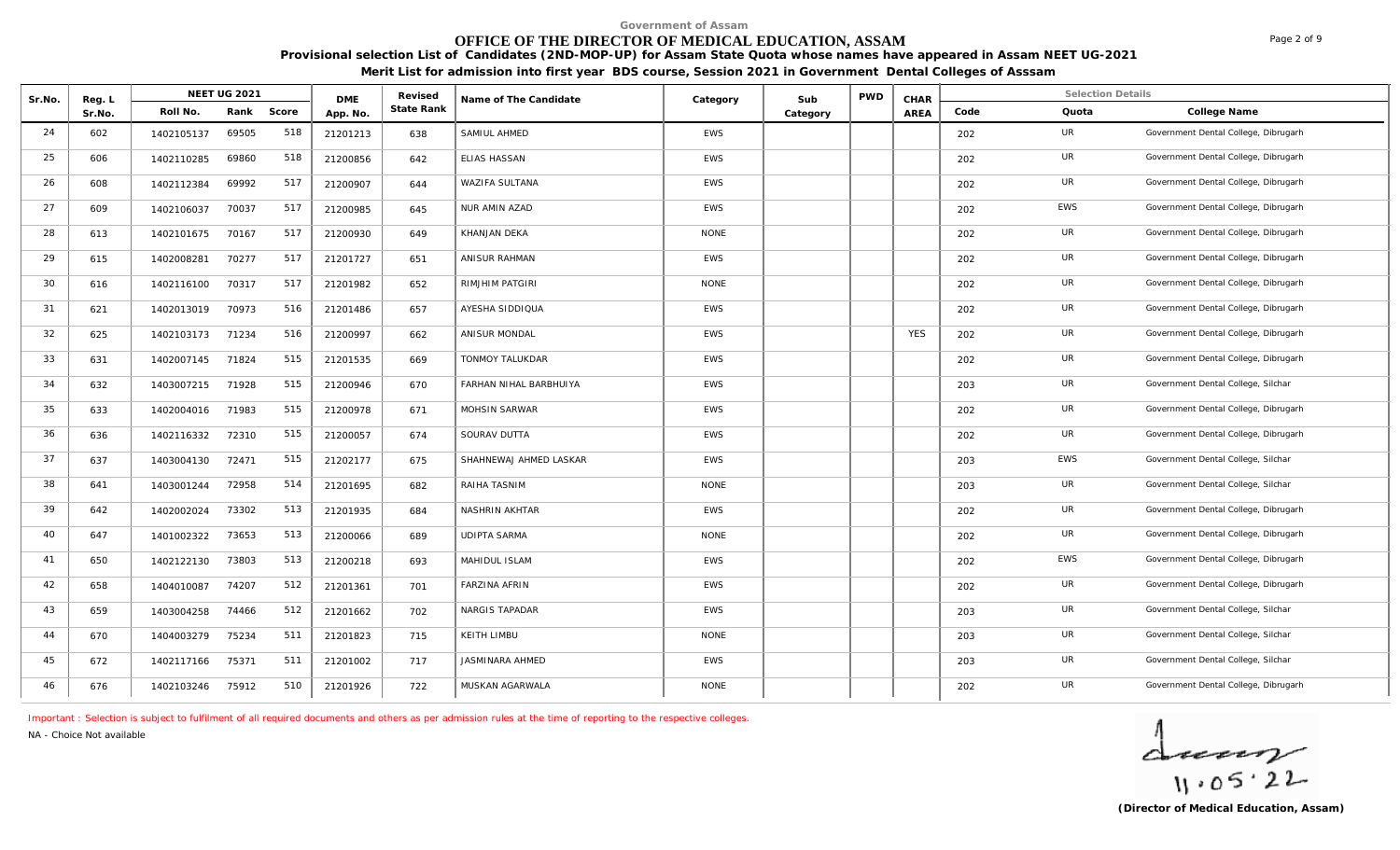# **OFFICE OF THE DIRECTOR OF MEDICAL EDUCATION, ASSAM**

**Provisional selection List of Candidates (2ND-MOP-UP) for Assam State Quota whose names have appeared in Assam NEET UG-2021** 

**Merit List for admission into first year BDS course, Session 2021 in Government Dental Colleges of Asssam**

| Sr.No. | Reg. L |            | <b>NEET UG 2021</b> |       | <b>DME</b> | Revised    | Name of The Candidate    | Category    | Sub      | PWD | CHAR       |      | <b>Selection Details</b>                         |                                      |
|--------|--------|------------|---------------------|-------|------------|------------|--------------------------|-------------|----------|-----|------------|------|--------------------------------------------------|--------------------------------------|
|        | Sr.No. | Roll No.   | Rank                | Score | App. No.   | State Rank |                          |             | Category |     | AREA       | Code | Quota                                            | College Name                         |
| 47     | 681    | 1402110384 | 76283               | 510   | 21200488   | 728        | MOIDUL ISLAM             | <b>EWS</b>  |          |     |            | 203  | <b>UR</b>                                        | Government Dental College, Silchar   |
| 48     | 684    | 1402102285 | 76472               | 510   | 21200955   | 731        | PAPPURAZ JAMAN           | EWS         |          |     |            | 203  | UR                                               | Government Dental College, Silchar   |
| 49     | 685    | 1402103012 | 76546               | 509   | 21201275   | 732        | KUNTAL KALITA            | <b>NONE</b> |          |     |            | 202  | <b>UR</b>                                        | Government Dental College, Dibrugarh |
| 50     | 688    | 1402003071 | 76676               | 509   | 21200737   | 736        | MAHMUDUL HASSAN          | <b>EWS</b>  |          |     |            | 203  | <b>UR</b>                                        | Government Dental College, Silchar   |
| 51     | 689    | 1403005031 | 76773               | 509   | 21201775   | 739        | SHAMIMAH SABNOOR         | <b>EWS</b>  |          |     |            | 203  | <b>EWS</b>                                       | Government Dental College, Silchar   |
| 52     | 693    | 1402014172 | 77007               | 509   | 21201506   | 744        | MASUMA SHIKDER           | EWS         |          |     |            | 202  | UR                                               | Government Dental College, Dibrugarh |
| 53     | 697    | 1402006450 | 77189               | 509   | 21201037   | 748        | <b>ASMINA PARBIN</b>     | <b>EWS</b>  |          |     |            | 202  | UR                                               | Government Dental College, Dibrugarh |
| 54     | 699    | 1404006052 | 77469               | 508   | 21201719   | 752        | TANZILA KHANAM BARBHUIYA | <b>NONE</b> |          |     |            | 203  | <b>UR</b>                                        | Government Dental College, Silchar   |
| 55     | 700    | 1402107103 | 77483               | 508   | 21201001   | 753        | JYOTISMITA DEKA          | <b>NONE</b> |          |     |            | 202  | UR                                               | Government Dental College, Dibrugarh |
| 56     | 705    | 1401004338 | 77695               | 508   | 21202008   | 758        | NIKHIL SHARMA            | <b>EWS</b>  |          |     |            | 202  | UR                                               | Government Dental College, Dibrugarh |
| 57     | 712.1  | 1401001390 | 78292               | 507   | 21203032   | 767        | PUSHPANJALI KUMARI       | <b>EWS</b>  |          |     |            | 202  | UR                                               | Government Dental College, Dibrugarh |
| 58     | 720    | 1402118169 | 79184               | 506   | 21201232   | 777        | SUPRIYA KALITA           | <b>EWS</b>  |          |     |            | 202  | $EWS \longrightarrow UR$<br>$(203)$ UR -->EWS    | Government Dental College, Dibrugarh |
| 59     | 723    | 1402003365 | 79510               | 506   | 21201732   | 780        | ABDUR RAKIB AHMED        | <b>EWS</b>  |          |     | <b>YES</b> | 203  | UR                                               | Government Dental College, Silchar   |
| 60     | 726    | 1402014201 | 80058               | 505   | 21201268   | 785        | ROFIQUL ISLAM            | <b>EWS</b>  |          |     | <b>YES</b> | 202  | $EWS \rightarrow \textit{UR}$<br>(203) UR -->EWS | Government Dental College, Dibrugarh |
| 61     | 730    | 1403006471 | 80360               | 505   | 21200834   | 791        | NAZNIN AKTAR             | EWS         |          |     |            | 202  | $EWS \longrightarrow UR$<br>(203) UR -->EWS      | Government Dental College, Dibrugarh |
| 62     | 731    | 1402101835 | 80378               | 505   | 21202003   | 792        | MD SHAHADAT HUSSAIN      | <b>EWS</b>  |          |     | <b>YES</b> | 203  | UR                                               | Government Dental College, Silchar   |
| 63     | 732    | 1403001605 | 80518               | 505   | 21200104   | 795        | MD YEAHIYA KHAN          | <b>EWS</b>  |          |     |            | 203  | <b>UR</b>                                        | Government Dental College, Silchar   |
| 64     | 739    | 1402108030 | 80797               | 504   | 21200823   | 804        | ABINASH BHUYAN           | <b>EWS</b>  |          |     |            | 202  | $EWS \rightarrow UR$<br>$(203)$ UR -->EWS        | Government Dental College, Dibrugarh |
| 65     | 759    | 1401006426 | 82755               | 502   | 21200364   | 832        | DRISHTI AGARWAL          | <b>NONE</b> |          |     |            | 203  | UR                                               | Government Dental College, Silchar   |
| 66     | 765    | 1402008263 | 83545               | 501   | 21200704   | 838        | NURUL AMIN CHOUDHURY     | <b>NONE</b> |          |     |            | 203  | UR                                               | Government Dental College, Silchar   |
| 67     | 767    | 1402012301 | 83733               | 501   | 21200869   | 843        | SHOHIDUL ISLAM           | <b>EWS</b>  |          |     |            | 203  | <b>UR</b>                                        | Government Dental College, Silchar   |
| 68     | 775    | 1402111317 | 84058               | 501   | 21201872   | 852        | HIMANGSHU MAZUMDAR       | <b>EWS</b>  |          |     |            | 203  | UR                                               | Government Dental College, Silchar   |
| 69     | 783    | 1401006302 | 84769               | 500   | 21200842   | 860        | KIRITI AGARWAL           | <b>NONE</b> |          |     |            | 203  | <b>UR</b>                                        | Government Dental College, Silchar   |

*Important : Selection is subject to fulfilment of all required documents and others as per admission rules at the time of reporting to the respective colleges.*

*NA - Choice Not available*

 $\frac{1}{11.05.22}$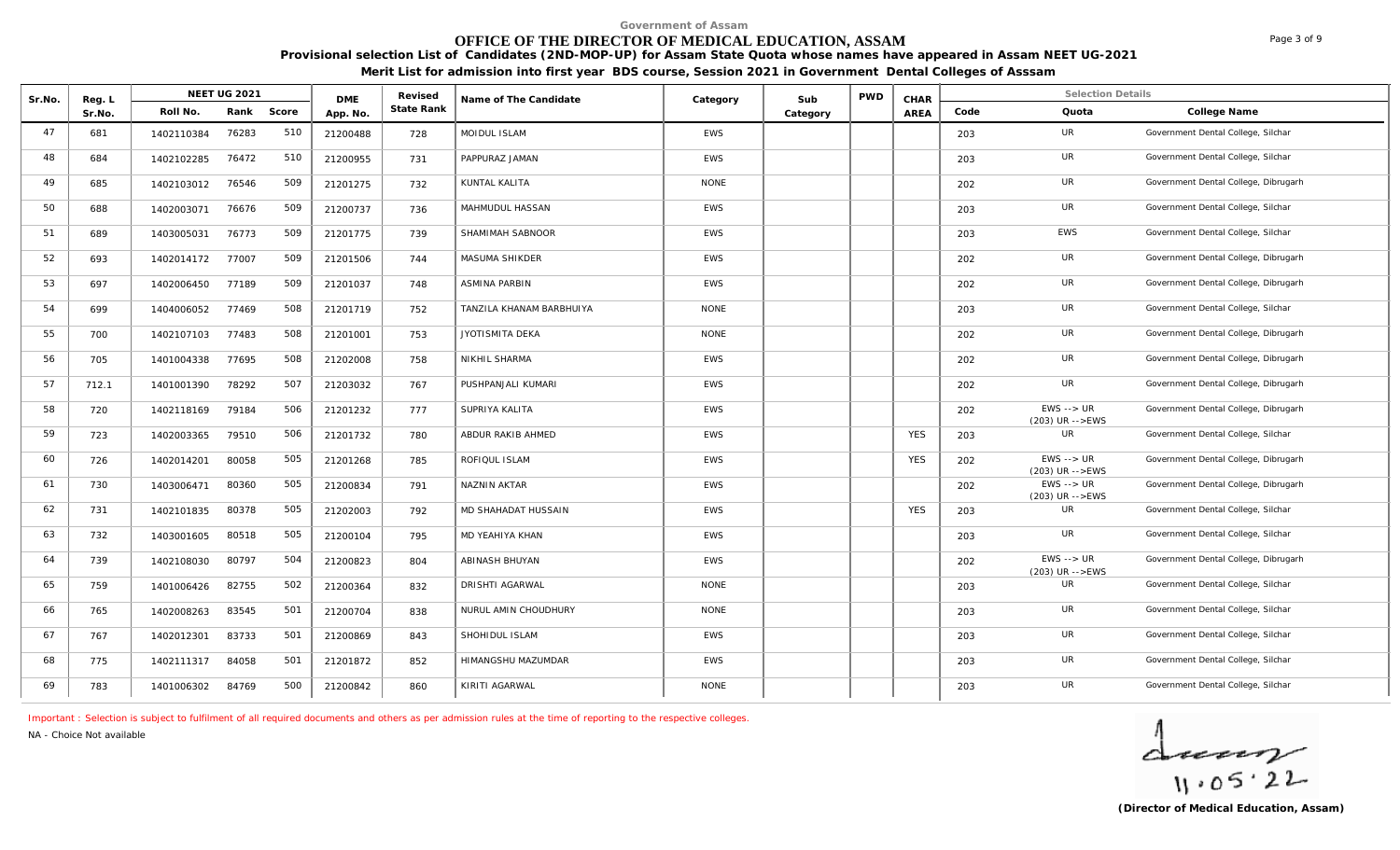# **OFFICE OF THE DIRECTOR OF MEDICAL EDUCATION, ASSAM**

**Provisional selection List of Candidates (2ND-MOP-UP) for Assam State Quota whose names have appeared in Assam NEET UG-2021** 

**Merit List for admission into first year BDS course, Session 2021 in Government Dental Colleges of Asssam**

| Sr.No. | Reg. L |            | <b>NEET UG 2021</b> |       | <b>DME</b> | Revised    | Name of The Candidate | Category      | Sub                        | <b>PWD</b> | CHAR |           | <b>Selection Details</b> |                                      |
|--------|--------|------------|---------------------|-------|------------|------------|-----------------------|---------------|----------------------------|------------|------|-----------|--------------------------|--------------------------------------|
|        | Sr.No. | Roll No.   | Rank                | Score | App. No.   | State Rank |                       |               | Category                   |            | AREA | Code      | Quota                    | College Name                         |
| 70     | 790    | 1402004081 | 85174               | 499   | 21201716   | 868        | AZHAR UDDIN AHMED     | <b>EWS</b>    |                            |            |      | 203       | <b>EWS</b>               | Government Dental College, Silchar   |
| 71     | 813    | 1402103574 | 87037               | 497   | 21201892   | 904        | <b>ABBAS ALI</b>      | <b>EWS</b>    |                            |            |      | 203       | <b>EWS</b>               | Government Dental College, Silchar   |
| 72     | 831    | 1402104047 | 88275               | 496   | 21200658   | 928        | MOSAHID HOQUE         | EWS           |                            |            |      | 203       | EWS                      | Government Dental College, Silchar   |
| 73     | 834    | 1401004423 | 88513               | 496   | 21200471   | 932        | DIKSHANT SINGHANIA    | <b>NONE</b>   |                            |            |      | 203       | ST(H)                    | Government Dental College, Silchar   |
| 74     | 853    | 1402006211 | 90044               | 494   | 21201237   | 961        | KAUSHIK SARMA         | <b>EWS</b>    |                            |            |      | 203       | EWS                      | Government Dental College, Silchar   |
| 75     | 870    | 1402013182 | 91083               | 493   | 21201127   | 983        | <b>ABHISEKH ROY</b>   | <b>EWS</b>    |                            |            |      | 203       | <b>EWS</b>               | Government Dental College, Silchar   |
| 76     | 938    | 1403005283 | 100934              | 482   | 21202004   | 1116       | AMITA BANSAL          | <b>NONE</b>   |                            |            |      | 203       | ST(H)                    | Government Dental College, Silchar   |
| 77     | 1003   | 1404002178 | 108520              | 474   | 21202208   | 1238       | PRAJNYASRI BORA       | <b>NONE</b>   |                            |            |      | NA.       |                          |                                      |
| 78     | 1100   | 1402101803 | 120386              | 462   | 21201581   | 1434       | LINA AHMED            | EWS           |                            |            |      | 203       | <b>EWS</b>               | Government Dental College, Silchar   |
| 79     | 1211   | 1402105387 | 137277              | 446   | 21201016   | 1702       | <b>AKASH BASAK</b>    | OBC/MOBC(NCL) |                            |            |      | 201       | OBC/MOBC(NCL)            | Regional Dental College, Guwahati    |
| 80     | 1212   | 1402004343 | 137353              | 446   | 21201306   | 1703       | MD SARTAJ ALAM        | OBC/MOBC(NCL) |                            |            |      | 201       | OBC/MOBC(NCL)            | Regional Dental College, Guwahati    |
| 81     | 1215   | 1402007230 | 137771              | 446   | 21200336   | 1708       | PIKUSHREE BARMAN      | OBC/MOBC(NCL) |                            |            |      | 201       | OBC/MOBC(NCL)            | Regional Dental College, Guwahati    |
| 82     | 1220   | 1402005070 | 138653              | 445   | 21200628   | 1723       | ANISHA DEY            | OBC/MOBC(NCL) |                            |            |      | 201       | OBC/MOBC(NCL)            | Regional Dental College, Guwahati    |
| 83     | 1229   | 1401001469 | 139731              | 444   | 21200269   | 1739       | SANDEEP DAS           | <b>SC</b>     |                            |            |      | 201       | <b>SC</b>                | Regional Dental College, Guwahati    |
| 84     | 1230   | 1403004265 | 139942              | 444   | 21201847   | 1742       | <b>FATIMA BEGUM</b>   | OBC/MOBC(NCL) |                            |            |      | 201       | OBC/MOBC(NCL)            | Regional Dental College, Guwahati    |
| 85     | 1237   | 1401010070 | 140594              | 443   | 21202126   | 1753       | ARCHANA GUPTA         | <b>NONE</b>   |                            |            |      | <b>NA</b> |                          |                                      |
| 86     | 1240   | 1402003568 | 140695              | 443   | 21200156   | 1756       | SOUVIK SAHA           | OBC/MOBC(NCL) |                            |            |      | 201       | OBC/MOBC(NCL)            | Regional Dental College, Guwahati    |
| 87     | 1241   | 1402105333 | 140810              | 443   | 21200206   | 1760       | MANCHI MALAKAR        | $\mathsf{SC}$ |                            |            |      | 201       | <b>SC</b>                | Regional Dental College, Guwahati    |
| 88     | 1248   | 1402008322 | 141696              | 442   | 21201105   | 1774       | ASHA BORAH            | OBC/MOBC(NCL) | KOCH-RAJBO<br><b>NGSHI</b> |            |      | 202       | OBC/MOBC(NCL)            | Government Dental College, Dibrugarh |
| 89     | 1251   | 1402112188 | 142193              | 442   | 21200553   | 1782       | MAYURI BARUAH         | OBC/MOBC(NCL) | KOCH-RAJBO<br><b>NGSHI</b> |            |      | 202       | OBC/MOBC(NCL)            | Government Dental College, Dibrugarh |
| 90     | 1254   | 1401005446 | 142334              | 442   | 21201427   | 1786       | SURAJ KUMAR SAH       | OBC/MOBC(NCL) |                            |            |      | 202       | OBC/MOBC(NCL)            | Government Dental College, Dibrugarh |
| 91     | 1257   | 1402111093 | 142777              | 441   | 21200781   | 1794       | <b>JUBLI BARMAN</b>   | OBC/MOBC(NCL) |                            |            |      | 202       | OBC/MOBC(NCL)            | Government Dental College, Dibrugarh |
| 92     | 1258   | 1402112362 | 142780              | 441   | 21200058   | 1795       | RIYA DEVI             | OBC/MOBC(NCL) |                            |            |      | 202       | OBC/MOBC(NCL)            | Government Dental College, Dibrugarh |

*Important : Selection is subject to fulfilment of all required documents and others as per admission rules at the time of reporting to the respective colleges.*

*NA - Choice Not available*

 $\frac{1}{11.05.22}$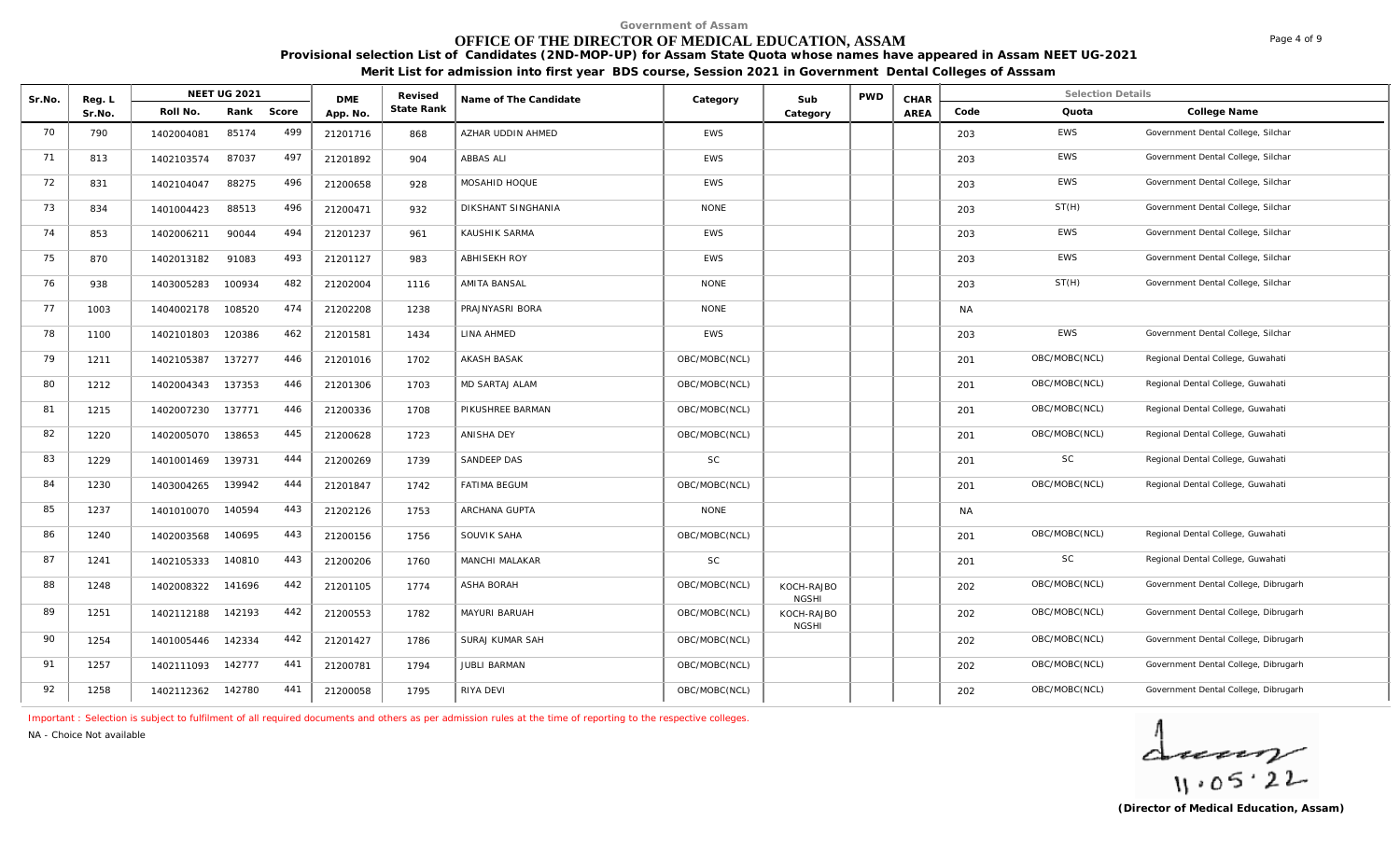# **OFFICE OF THE DIRECTOR OF MEDICAL EDUCATION, ASSAM**

**Provisional selection List of Candidates (2ND-MOP-UP) for Assam State Quota whose names have appeared in Assam NEET UG-2021** 

**Merit List for admission into first year BDS course, Session 2021 in Government Dental Colleges of Asssam**

| Sr.No. | Reg. L | NEET UG 2021<br>Rank Score |        | <b>DME</b> | Revised  | Name of The Candidate | Category              | Sub           | <b>PWD</b>                 | CHAR |      | <b>Selection Details</b> |               |                                      |
|--------|--------|----------------------------|--------|------------|----------|-----------------------|-----------------------|---------------|----------------------------|------|------|--------------------------|---------------|--------------------------------------|
|        | Sr.No. | Roll No.                   |        |            | App. No  | State Rank            |                       |               | Category                   |      | AREA | Code                     | Quota         | College Name                         |
| 93     | 1259   | 3115005480                 | 142812 | 441        | 21201600 | 1796                  | RAHUL MANDAL          | SC            |                            |      |      | 203                      | <b>SC</b>     | Government Dental College, Silchar   |
| 94     | 1262   | 1402005092 143107          |        | 441        | 21200874 | 1802                  | PARISMITA KALITA      | <b>EWS</b>    |                            |      |      | 203                      | <b>EWS</b>    | Government Dental College, Silchar   |
| 95     | 1268   | 1402116268                 | 144174 | 440        | 21202066 | 1816                  | DHRITIPARNA PANDIT    | <b>NONE</b>   |                            |      |      | NA                       |               |                                      |
| 96     | 1279   | 1402101699                 | 146390 | 438        | 21201456 | 1840                  | SOURAV KUMAR SAHA     | OBC/MOBC(NCL) |                            |      |      | 202                      | OBC/MOBC(NCL) | Government Dental College, Dibrugarh |
| 97     | 1285   | 1402108459                 | 147252 | 437        | 21200294 | 1858                  | KARNA DEV ARYA        | SC            |                            |      |      | 203                      | <b>SC</b>     | Government Dental College, Silchar   |
| 98     | 1295   | 1401004095                 | 149346 | 435        | 21200002 | 1897                  | <b>HORSHITA NEOG</b>  | OBC/MOBC(NCL) | <b>MOTAK</b>               |      |      | 202                      | OBC/MOBC(NCL) | Government Dental College, Dibrugarh |
| 99     | 1298   | 1402106097                 | 149787 | 435        | 21200494 | 1902                  | KUEL BORA             | OBC/MOBC(NCL) |                            |      |      | 203                      | OBC/MOBC(NCL) | Government Dental College, Silchar   |
| 100    | 1300   | 1402002168                 | 150088 | 435        | 21202053 | 1908                  | ROSHNI DEVI           | OBC/MOBC(NCL) |                            |      |      | 203                      | OBC/MOBC(NCL) | Government Dental College, Silchar   |
| 101    | 1304   | 1402116164                 | 150558 | 434        | 21202124 | 1915                  | NITA KUMARI THAKUR    | OBC/MOBC(NCL) |                            |      |      | 202                      | OBC/MOBC(NCL) | Government Dental College, Dibrugarh |
| 102    | 1305   | 1402002213                 | 150576 | 434        | 21201301 | 1916                  | HRISHIKESH DAS        | OBC/MOBC(NCL) | KOCH-RAJBO<br><b>NGSHI</b> |      |      | 203                      | OBC/MOBC(NCL) | Government Dental College, Silchar   |
| 103    | 1306   | 1404003043                 | 150668 | 434        | 21200539 | 1918                  | SHRUTI SASWATI        | <b>NONE</b>   |                            |      |      | <b>NA</b>                |               |                                      |
| 104    | 1307   | 1402105457                 | 150704 | 434        | 21202098 | 1919                  | LEEZASRI SARKAR       | SC            |                            |      |      | 202                      | <b>SC</b>     | Government Dental College, Dibrugarh |
| 105    | 1308   | 1402009048                 | 150722 | 434        | 21201536 | 1920                  | <b>KARABI ROY</b>     | OBC/MOBC(NCL) | KOCH-RAJBO<br><b>NGSHI</b> |      |      | 202                      | OBC/MOBC(NCL) | Government Dental College, Dibrugarh |
| 106    | 1310   | 1404002212 150993          |        | 434        | 21201236 | 1923                  | <b>GRACY SAWAIJAM</b> | OBC/MOBC(NCL) |                            |      |      | 202                      | OBC/MOBC(NCL) | Government Dental College, Dibrugarh |
| 107    | 1312   | 1404009116                 | 151599 | 433        | 21202084 | 1930                  | <b>UPAMA BORA</b>     | OBC/MOBC(NCL) |                            |      |      | 202                      | OBC/MOBC(NCL) | Government Dental College, Dibrugarh |
| 108    | 1315   | 1403003291                 | 151921 | 433        | 21201174 | 1936                  | ANANYA DAS            | <b>SC</b>     |                            |      |      | 203                      | <b>SC</b>     | Government Dental College, Silchar   |
| 109    | 1318   | 1404008027                 | 152492 | 433        | 21200944 | 1944                  | SANJANA DEVI          | OBC/MOBC(NCL) |                            |      |      | 202                      | OBC/MOBC(NCL) | Government Dental College, Dibrugarh |
| 110    | 1326   | 1404004191                 | 154139 | 431        | 21200210 | 1967                  | PRANAY BORAH          | OBC/MOBC(NCL) |                            |      |      | 203                      | OBC/MOBC(NCL) | Government Dental College, Silchar   |
| 111    | 1328.1 | 1402109221                 | 155016 | 430        | 21203079 | 1977                  | URCHITA TALUKDAR      | OBC/MOBC(NCL) | KOCH-RAJBO<br><b>NGSHI</b> |      |      | 203                      | OBC/MOBC(NCL) | Government Dental College, Silchar   |
| 112    | 1334   | 1401002312                 | 156282 | 429        | 21200129 | 1998                  | NABJEET MRIDUL DUTTA  | OBC/MOBC(NCL) | KOCH-RAJBO<br><b>NGSHI</b> |      |      | 203                      | OBC/MOBC(NCL) | Government Dental College, Silchar   |
| 113    | 1335   | 1401006308                 | 156300 | 429        | 21200728 | 1999                  | ANCHUMI SAIKIA        | OBC/MOBC(NCL) | KOCH-RAJBO<br><b>NGSHI</b> |      |      | 203                      | OBC/MOBC(NCL) | Government Dental College, Silchar   |
| 114    | 1343   | 1404003209                 | 157691 | 428        | 21202211 | 2025                  | SONALIKA DEV          | <b>EWS</b>    |                            |      |      | 203                      | <b>EWS</b>    | Government Dental College, Silchar   |

*Important : Selection is subject to fulfilment of all required documents and others as per admission rules at the time of reporting to the respective colleges.*

*NA - Choice Not available*

 $\frac{1}{11.05.22}$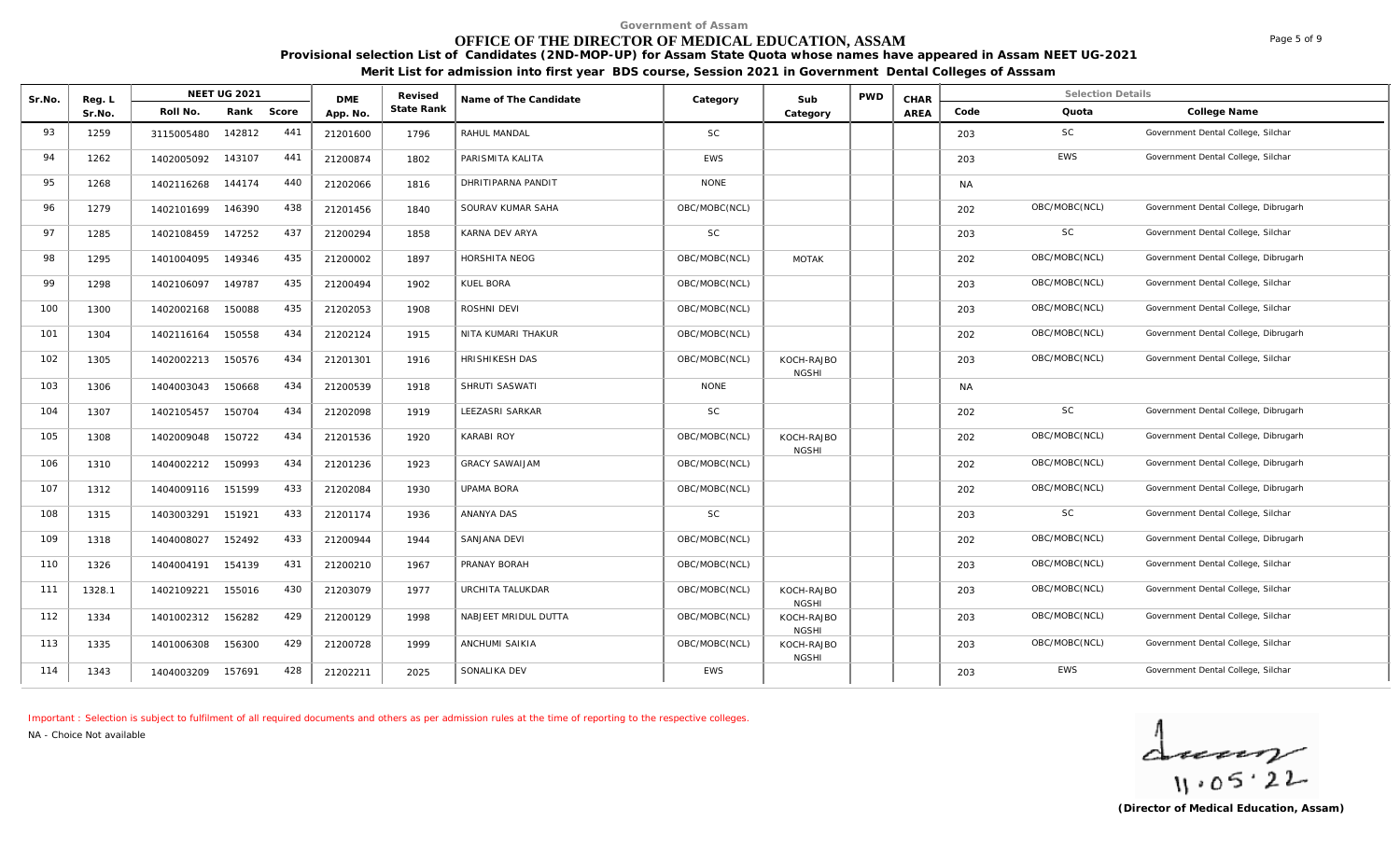# **OFFICE OF THE DIRECTOR OF MEDICAL EDUCATION, ASSAM**

**Provisional selection List of Candidates (2ND-MOP-UP) for Assam State Quota whose names have appeared in Assam NEET UG-2021** 

**Merit List for admission into first year BDS course, Session 2021 in Government Dental Colleges of Asssam**

| Sr.No. | Reg. L |                   | <b>NEET UG 2021</b> |     | <b>DME</b> | Revised    | Name of The Candidate | Category      | Sub                        | <b>PWD</b> | CHAR |           | <b>Selection Details</b> |                                      |
|--------|--------|-------------------|---------------------|-----|------------|------------|-----------------------|---------------|----------------------------|------------|------|-----------|--------------------------|--------------------------------------|
|        | Sr.No. | Roll No.          | Rank Score          |     | App. No.   | State Rank |                       |               | Category                   |            | AREA | Code      | Quota                    | College Name                         |
| 115    | 1346   | 1402005295        | 158414              | 428 | 21200448   | 2035       | <b>ANJALI SINGH</b>   | OBC/MOBC(NCL) |                            |            |      | 202       | OBC/MOBC(NCL)            | Government Dental College, Dibrugarh |
| 116    | 1348   | 1402016007        | 158662              | 427 | 21200039   | 2042       | SAMIRAN KASHYAP       | OBC/MOBC(NCL) |                            |            |      | 203       | OBC/MOBC(NCL)            | Government Dental College, Silchar   |
| 117    | 1352   | 1401001224        | 159322              | 427 | 21201778   | 2054       | PRANJAL KALITA        | OBC/MOBC(NCL) |                            |            |      | 202       | OBC/MOBC(NCL)            | Government Dental College, Dibrugarh |
| 118    | 1363   | 1404003088        | 160802              | 425 | 21201259   | 2086       | HIMAKSHRI DEKA        | OBC/MOBC(NCL) | KOCH-RAJBO<br><b>NGSHI</b> |            |      | 202       | OBC/MOBC(NCL)            | Government Dental College, Dibrugarh |
| 119    | 1371   | 1402012097        | 162005              | 424 | 21200936   | 2106       | RIMISHA SAIKIA        | OBC/MOBC(NCL) | KOCH-RAJBO<br><b>NGSHI</b> |            |      | 203       | OBC/MOBC(NCL)            | Government Dental College, Silchar   |
| 120    | 1378   | 1402113142        | 163152              | 423 | 21200365   | 2127       | <b>MASUM ALAM</b>     | OBC/MOBC(NCL) |                            |            |      | 203       | OBC/MOBC(NCL)            | Government Dental College, Silchar   |
| 121    | 1380   | 1401006482        | 163771              | 423 | 21200687   | 2139       | PRANJAL KONWAR        | OBC/MOBC(NCL) | MOHA-IAT                   |            |      | 203       | OBC/MOBC(NCL)            | Government Dental College, Silchar   |
| 122    | 1392   | 1401008098        | 165962              | 421 | 21200493   | 2161       | RAKTIM RANJAN DUTTA   | OBC/MOBC(NCL) | KOCH-RAJBO<br><b>NGSHI</b> |            |      | 203       | OBC/MOBC(NCL)            | Government Dental College, Silchar   |
| 123    | 1397   | 1402016198        | 166774              | 420 | 21201468   | 2176       | MAARZEETA BARUA       | OBC/MOBC(NCL) |                            |            |      | 203       | OBC/MOBC(NCL)            | Government Dental College, Silchar   |
| 124    | 1400   | 1401005456        | 167457              | 420 | 21200171   | 2185       | SWEETY MALAKAR        | <b>SC</b>     |                            |            |      | 202       | <b>SC</b>                | Government Dental College, Dibrugarh |
| 125    | 1401   | 1402011211        | 167802              | 420 | 21201699   | 2187       | RATNESH KUMAR GUPTA   | OBC/MOBC(NCL) |                            |            |      | 203       | OBC/MOBC(NCL)            | Government Dental College, Silchar   |
| 126    | 1420   | 1401001582        | 172393              | 416 | 21200120   | 2258       | PURVI AGARWAL         | <b>NONE</b>   |                            |            |      | NA        |                          |                                      |
| 127    | 1450   | 1401009008        | 176217              | 413 | 21201373   | 2338       | SHILPA GUPTA          | OBC/MOBC(NCL) |                            |            |      | 203       | OBC/MOBC(NCL)            | Government Dental College, Silchar   |
| 128    | 1452   | 1402006313        | 176711              | 412 | 21200280   | 2346       | <b>SUBHAM PAUL</b>    | OBC/MOBC(NCL) |                            |            |      | NA        |                          |                                      |
| 129    | 1476   | 1401003116        | 180354              | 409 | 21200161   | 2408       | MADHU KUMARI          | OBC/MOBC(NCL) |                            |            |      | NA        |                          |                                      |
| 130    | 1482   | 1402004411        | 180818              | 409 | 21201914   | 2424       | <b>HIMASREE DAS</b>   | <b>SC</b>     |                            | <b>YES</b> |      | 203       | <b>SC</b>                | Government Dental College, Silchar   |
| 131    | 1487   | 1403001281        | 182394              | 408 | 21201607   | 2445       | <b>ABHISHEK DEY</b>   | OBC/MOBC(NCL) |                            |            |      | NA        |                          |                                      |
| 132    | 1504   | 1403002321        | 187041              | 404 | 21200284   | 2512       | ANTARA CHANDA         | OBC/MOBC(NCL) |                            |            |      | NA        |                          |                                      |
| 133    | 1520   | 1402008155        | 189522              | 402 | 21201303   | 2565       | PARISHMITA HAZARIKA   | OBC/MOBC(NCL) |                            |            |      | NA        |                          |                                      |
| 134    | 1536   | 2001110205        | 193760              | 399 | 21202150   | 2635       | MADHUJYA GOGOI        | OBC/MOBC(NCL) | MOHA-IAT                   |            |      | NA        |                          |                                      |
| 135    | 1538   | 1402010180 194247 |                     | 399 | 21200529   | 2639       | BIKRAM DEBNATH        | OBC/MOBC(NCL) |                            |            |      | NA        |                          |                                      |
| 136    | 1577   | 1402017036        | 204120              | 391 | 21201253   | 2804       | SHIKHAMONI DEKA       | EWS           |                            |            |      | <b>NA</b> |                          |                                      |
| 137    | 1586   | 1402106241 207887 |                     | 388 | 21202389   | 2870       | AMANULLA KHAN         | OBC/MOBC(NCL) |                            |            |      | NA        |                          |                                      |

*Important : Selection is subject to fulfilment of all required documents and others as per admission rules at the time of reporting to the respective colleges.*

*NA - Choice Not available*

 $\frac{1}{11.05.22}$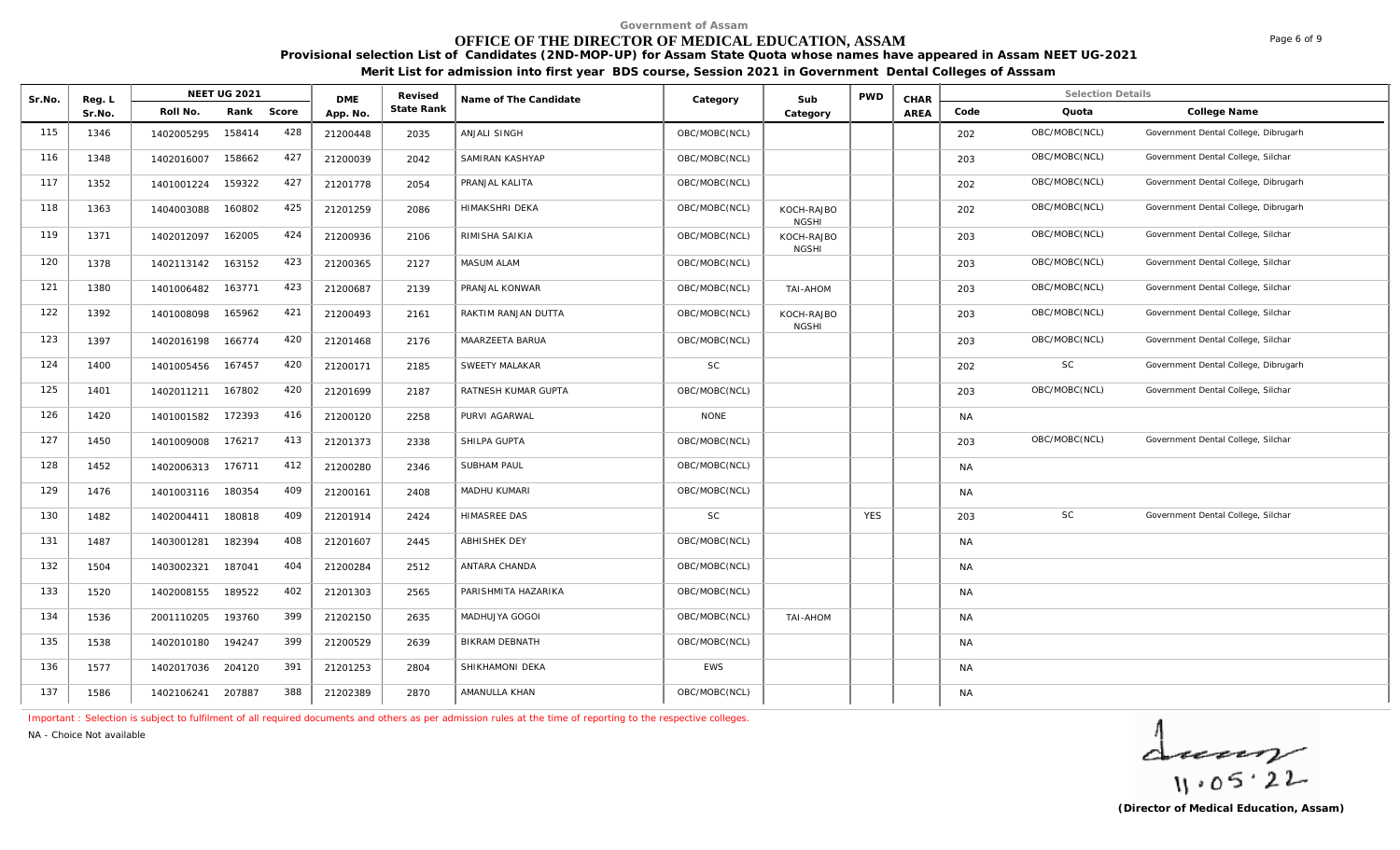# **OFFICE OF THE DIRECTOR OF MEDICAL EDUCATION, ASSAM**

**Provisional selection List of Candidates (2ND-MOP-UP) for Assam State Quota whose names have appeared in Assam NEET UG-2021** 

**Merit List for admission into first year BDS course, Session 2021 in Government Dental Colleges of Asssam**

| Sr.No. | Reg. L | NEET UG 2021      |        | <b>DME</b> |          | Revised    | Name of The Candidate   | Category      | Sub                        | <b>PWD</b> | CHAR       |           | <b>Selection Details</b> |                                      |
|--------|--------|-------------------|--------|------------|----------|------------|-------------------------|---------------|----------------------------|------------|------------|-----------|--------------------------|--------------------------------------|
|        | Sr.No. | Roll No.          | Rank   | Score      | App. No. | State Rank |                         |               | Category                   |            | AREA       | Code      | Quota                    | College Name                         |
| 138    | 1616   | 1301009303        | 221312 | 378        | 21200848 | 3062       | KAUSHIK BORUAH          | OBC/MOBC(NCL) | <b>NOHA-IAT</b>            |            |            | <b>NA</b> |                          |                                      |
| 139    | 1627   | 1402103098        | 225269 | 375        | 21200298 | 3127       | RISHIKESH SAHA          | OBC/MOBC(NCL) |                            |            |            | <b>NA</b> |                          |                                      |
| 140    | 1634   | 1402101651        | 226955 | 374        | 21202373 | 3160       | <b>ARCHITA BARUAH</b>   | OBC/MOBC(NCL) | KOCH-RAJBO<br><b>NGSHI</b> |            |            | <b>NA</b> |                          |                                      |
| 141    | 1638.1 | 1401004038        | 228067 | 374        | 21204020 | 3179       | SHATABDI DAS            | <b>SC</b>     |                            |            |            | 202       | SC                       | Government Dental College, Dibrugarh |
| 142    | 1639   | 1402114040        | 228107 | 373        | 21200897 | 3180       | RITURAJ BORO            | ST(P)         |                            |            |            | 201       | ST(P)                    | Regional Dental College, Guwahati    |
| 143    | 1640   | 1403002288        | 228255 | 373        | 21201640 | 3183       | TAHINA FERDUS LASKAR    | <b>EWS</b>    |                            |            |            | <b>NA</b> |                          |                                      |
| 144    | 1642   | 1402020212        | 229635 | 372        | 21201292 | 3204       | <b>BISHNU BODO</b>      | ST(P)         |                            |            |            | 201       | ST(P)                    | Regional Dental College, Guwahati    |
| 145    | 1643.1 | 1402023038        | 230038 | 372        | 21203009 | 3212       | NITISH PATGIRI          | ST(P)         |                            |            |            | 202       | ST(P)                    | Government Dental College, Dibrugarh |
| 146    | 1650   | 1402103368        | 231109 | 371        | 21200172 | 3230       | ANNAPURNA BRAHMA        | ST(P)         |                            |            |            | 202       | ST(P)                    | Government Dental College, Dibrugarh |
| 147    | 1667   | 1401008253        | 238543 | 366        | 21200793 | 3349       | AKASH NILIM GOGOI       | OBC/MOBC(NCL) |                            |            |            | <b>NA</b> |                          |                                      |
| 148    | 1669   | 1404001094        | 239684 | 365        | 21200597 | 3364       | NAVANIKA MORANG         | ST(P)         |                            |            |            | 202       | ST(P)                    | Government Dental College, Dibrugarh |
| 149    | 1677   | 1402009242        | 242619 | 363        | 21201222 | 3412       | DEEPJYOTI TAYE          | ST(P)         |                            |            |            | 202       | ST(P)                    | Government Dental College, Dibrugarh |
| 150    | 1680   | 1402112135        | 243009 | 363        | 21200650 | 3423       | NARUTTAM MILI           | ST(P)         |                            |            |            | 202       | ST(P)                    | Government Dental College, Dibrugarh |
| 151    | 1683   | 1401009240        | 244325 | 362        | 21200071 | 3435       | TILUPROVA NARAH         | ST(P)         |                            |            | <b>YES</b> | 202       | ST(P)                    | Government Dental College, Dibrugarh |
| 152    | 1684   | 1402016234        | 244369 | 362        | 21201073 | 3436       | <b>GANESH KUMAR SAH</b> | OBC/MOBC(NCL) |                            |            |            | <b>NA</b> |                          |                                      |
| 153    | 1688   | 1401004288        | 245286 | 362        | 21200568 | 3454       | RIMI KARDONG            | ST(P)         |                            |            |            | 203       | ST(P)                    | Government Dental College, Silchar   |
| 154    | 1693   | 1402002542 247033 |        | 360        | 21201966 | 3485       | RWIMUTI DAIMARY         | ST(P)         |                            |            |            | 203       | ST(P)                    | Government Dental College, Silchar   |
| 155    | 1695   | 1402006248        | 247112 | 360        | 21201106 | 3488       | PRITI NARZARY           | ST(P)         |                            |            |            | 203       | ST(P)                    | Government Dental College, Silchar   |
| 156    | 1697   | 1402113416 247529 |        | 360        | 21201017 | 3498       | MRIDULA RABHA           | ST(P)         |                            |            |            | 203       | ST(P)                    | Government Dental College, Silchar   |
| 157    | 1716   | 1402113062        | 252352 | 357        | 21200122 | 3585       | PRASANTA SARKAR         | <b>SC</b>     |                            |            |            | 202       | <b>SC</b>                | Government Dental College, Dibrugarh |
| 158    | 1730   | 1401002023        | 255041 | 355        | 21200501 | 3639       | RIMJHIM BORA            | OBC/MOBC(NCL) | CHUTIA                     |            |            | <b>NA</b> |                          |                                      |
| 159    | 1738   | 1402102222        | 257302 | 353        | 21202097 | 3679       | SADHIN SANJAY MASLAI    | ST(P)         |                            |            |            | 203       | ST(P)                    | Government Dental College, Silchar   |
| 160    | 1740   | 1402115321        | 258930 | 352        | 21201911 | 3711       | MAYURI NATH             | OBC/MOBC(NCL) |                            |            |            | <b>NA</b> |                          |                                      |

*Important : Selection is subject to fulfilment of all required documents and others as per admission rules at the time of reporting to the respective colleges.*

*NA - Choice Not available*

 $\frac{1}{11.05.22}$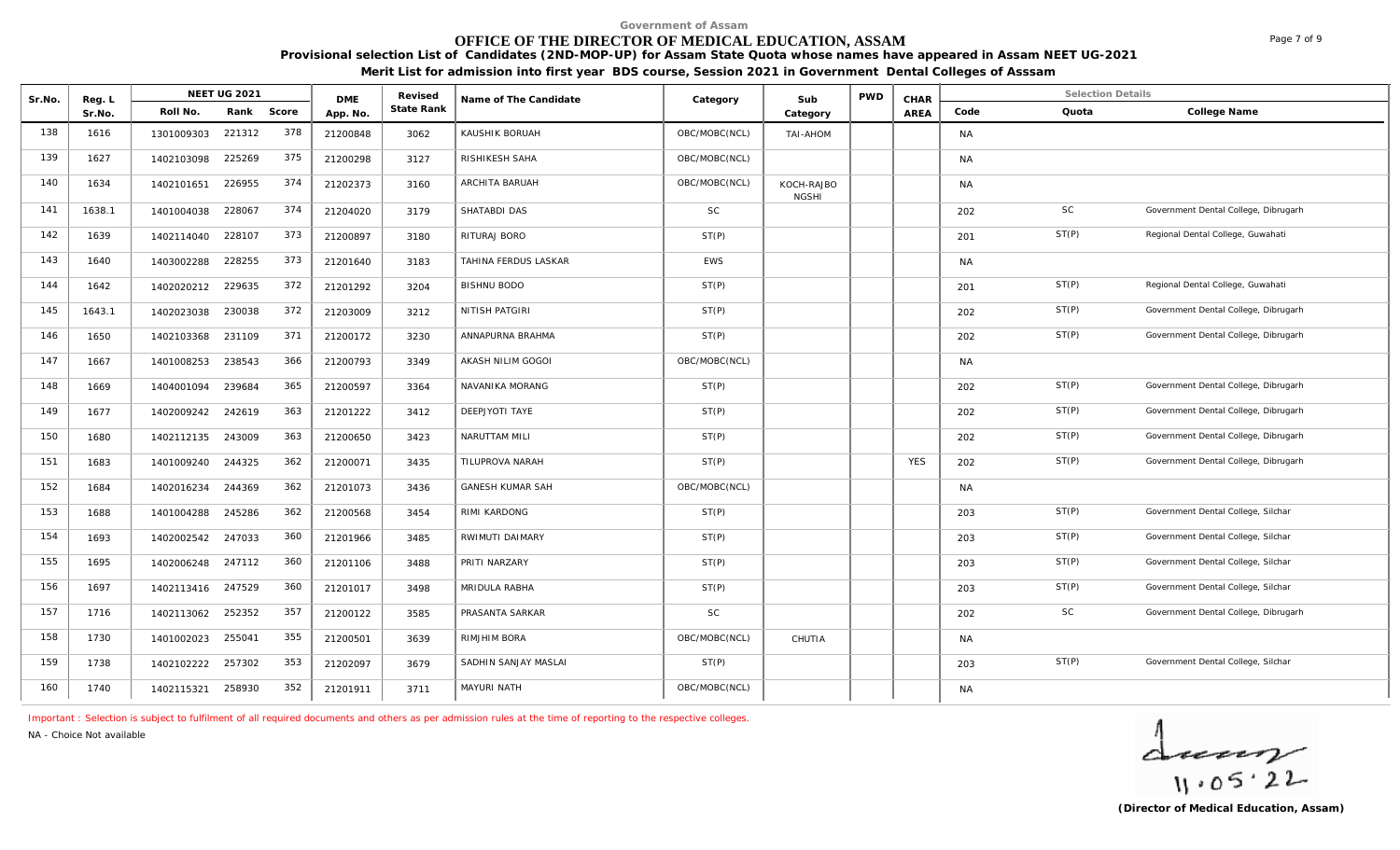# **OFFICE OF THE DIRECTOR OF MEDICAL EDUCATION, ASSAM**

**Provisional selection List of Candidates (2ND-MOP-UP) for Assam State Quota whose names have appeared in Assam NEET UG-2021** 

**Merit List for admission into first year BDS course, Session 2021 in Government Dental Colleges of Asssam**

| Sr.No. | Reg. L | NEET UG 2021<br>Rank Score<br>Roll No. |        |     | <b>DME</b> | Revised    | Name of The Candidate              | Category      | Sub                                                                    | <b>PWD</b> | CHAR |           | <b>Selection Details</b>                                          |                                      |
|--------|--------|----------------------------------------|--------|-----|------------|------------|------------------------------------|---------------|------------------------------------------------------------------------|------------|------|-----------|-------------------------------------------------------------------|--------------------------------------|
|        | Sr.No. |                                        |        |     | App. No.   | State Rank |                                    |               | Category                                                               |            | AREA | Code      | Quota                                                             | College Name                         |
| 161    | 1741   | 1402002106                             | 259170 | 352 | 21201339   | 3718       | <b>BIRAJ DOLEY</b>                 | ST(P)         |                                                                        |            |      | 203       | ST(P)                                                             | Government Dental College, Silchar   |
| 162    | 1742   | 1401002513 260691                      |        | 351 | 21200589   | 3744       | SAKSHI PRIYA KOUSIK                | <b>NONE</b>   |                                                                        |            |      | <b>NA</b> |                                                                   |                                      |
| 163    | 1745   | 1402015055                             | 261803 | 350 | 21201593   | 3764       | <b>JYOTI BORO</b>                  | ST(P)         |                                                                        |            |      | 203       | ST(P)                                                             | Government Dental College, Silchar   |
| 164    | 1751   | 1402004286                             | 263004 | 350 | 21201905   | 3782       | <b>MANISH PANDIT</b>               | <b>NONE</b>   |                                                                        |            |      | NA        |                                                                   |                                      |
| 165    | 1758   | 1402102243                             | 264914 | 348 | 21200350   | 3810       | DHANDWIP DAIMARY                   | ST(P)         |                                                                        |            |      | <b>NA</b> |                                                                   |                                      |
| 166    | 1774   | 1402019267                             | 270445 | 345 | 21202002   | 3892       | <b>JUMI BORO</b>                   | ST(P)         |                                                                        |            |      | NA        |                                                                   |                                      |
| 167    | 1863.1 | 1401003049                             | 308175 | 321 | 21203019   | 4521       | <b>MIGOM MILI</b>                  | ST(P)         |                                                                        |            |      | <b>NA</b> |                                                                   |                                      |
| 168    | 1886.1 | 1402111166 316080                      |        | 317 | 21205002   | 4659       | SWEETY DAS                         | <b>EWS</b>    |                                                                        |            |      | <b>NA</b> |                                                                   |                                      |
| 169    | 1888   | 1402003114 316567                      |        | 316 | 21201360   | 4665       | BLESHBIRTH R MARAK                 | ST(P)         |                                                                        |            |      | NA        |                                                                   |                                      |
| 170    | 1909   | 1401005172 326527                      |        | 310 | 21200666   | 4817       | PRIYADARSHINI KURMI                | OBC/MOBC(NCL) | TGL/EX-TGL(<br><b>RESIDENT</b><br>OF<br><b>BRAHMAPUT</b><br>RA VALLEY) |            |      | 202       | OBC/MOBC(NCL)<br>TGL/EX-TGL(RESIDENT<br>OF BRAHMAPUTRA<br>VALLEY) | Government Dental College, Dibrugarh |
| 171    | 1922   | 1401004542 330308                      |        | 308 | 21200941   | 4891       | <b>BHARGOB SAIKIA</b>              | OBC/MOBC(NCL) | TAI-AHOM                                                               |            |      | NA        |                                                                   |                                      |
| 172    | 1940   | 1401001248 342570                      |        | 301 | 21201967   | 5087       | <b>SAURAV DAS</b>                  | <b>SC</b>     |                                                                        |            |      | 202       | <b>SC</b>                                                         | Government Dental College, Dibrugarh |
| 173    | 1959   | 1402112001                             | 354965 | 294 | 21201484   | 5288       | PREETY RANI RAJKONWAR              | OBC/MOBC(NCL) | <b>TAI-AHOM</b>                                                        |            |      | <b>NA</b> |                                                                   |                                      |
| 174    | 1963   | 1402109371                             | 358074 | 293 | 21202367   | 5339       | RAINY DAS                          | SC            |                                                                        |            |      | NA        |                                                                   |                                      |
| 175    | 1988   | 2809028107                             | 382737 | 279 | 21200217   | 5740       | DIGSHA KHERSA                      | ST(H)         |                                                                        |            |      | 201       | ST(H)                                                             | Regional Dental College, Guwahati    |
| 176    | 1990   | 1402009186                             | 384899 | 278 | 21201068   | 5777       | <b>FAITH RAMTHARNGAI HRANGCHAL</b> | ST(H)         |                                                                        |            |      | 203       | ST(H)                                                             | Government Dental College, Silchar   |
| 177    | 1994.1 | 1403004235                             | 387056 | 277 | 21203071   | 5820       | JYOTIRMOYEE SINHA                  | OBC/MOBC(NCL) |                                                                        |            |      | <b>NA</b> |                                                                   |                                      |
| 178    | 1995   | 1402105535                             | 387070 | 277 | 21201482   | 5821       | ELMOND L HRANGKHOL                 | ST(H)         |                                                                        |            |      | 202       | ST(H)                                                             | Government Dental College, Dibrugarh |
| 179    | 2000   | 1402006445                             | 393730 | 274 | 21200636   | 5920       | SARCHARI TISSO                     | ST(H)         |                                                                        |            |      | 203       | ST(H)                                                             | Government Dental College, Silchar   |
| 180    | 2012   | 1401001251                             | 399624 | 271 | 21200959   | 6011       | ABHINAV BORGOHAIN                  | OBC/MOBC(NCL) | TAI-AHOM                                                               |            |      | NA        |                                                                   |                                      |
| 181    | 2034   | 1402009370 412631                      |        | 264 | 21200604   | 6234       | NIBIR PANGYOK SHYAM                | ST(H)         |                                                                        |            |      | 202       | ST(H)                                                             | Government Dental College, Dibrugarh |

*Important : Selection is subject to fulfilment of all required documents and others as per admission rules at the time of reporting to the respective colleges.*

*NA - Choice Not available*

 $\frac{1}{11.05.22}$